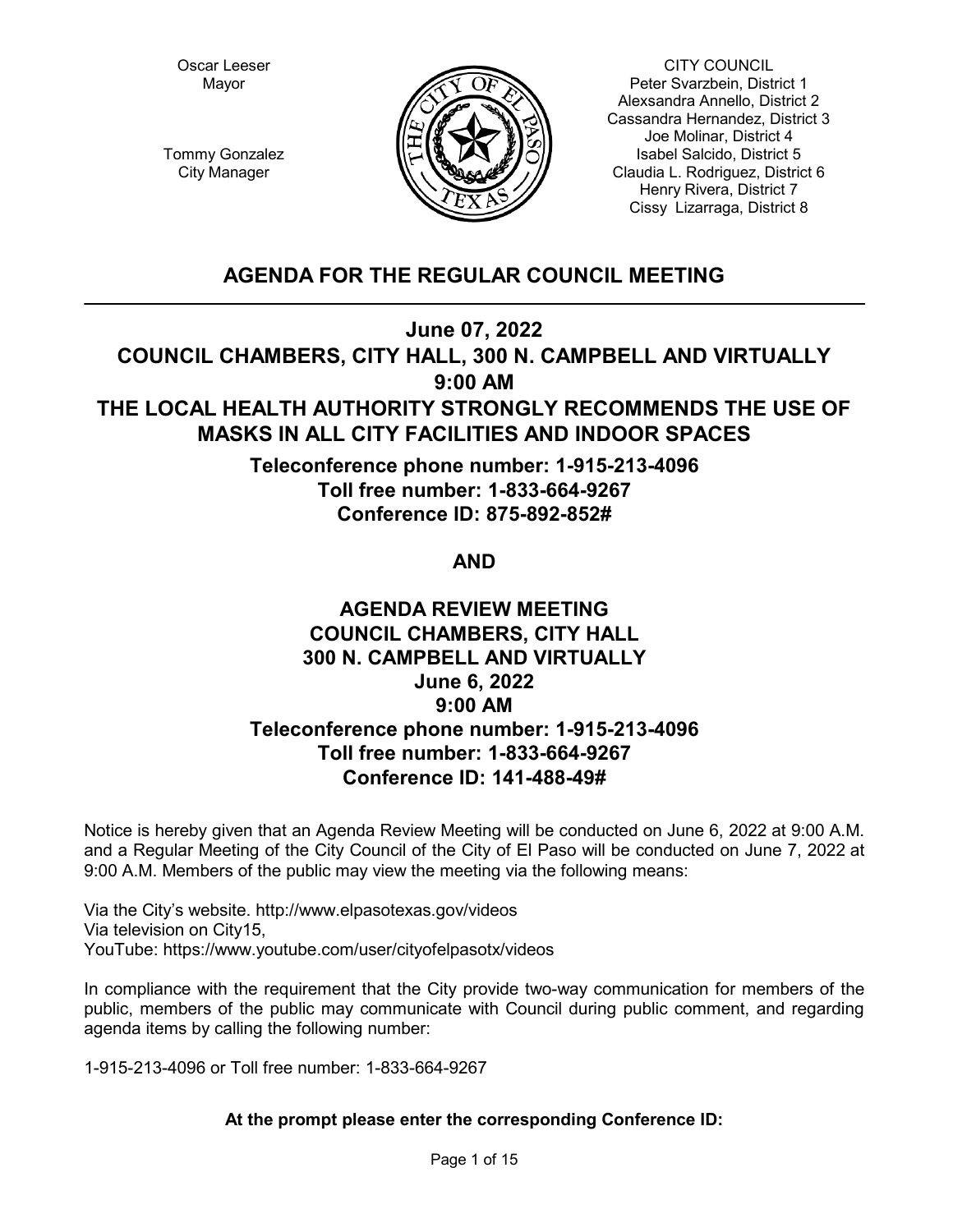**Agenda Review, June 6, 2022 Conference ID: 141-488-49# Regular Council Meeting, June 7, 2022 Conference ID: 875-892-852#** 

**The public is strongly encouraged to sign up to speak on items on this agenda before the start of this meeting on the following links:**

**https://www.elpasotexas.gov/city-clerk/meetings/city-council-meetings**

**For Call to the Public: https://elpasotx.seamlessdocs.com/f/SpeakerSignUpFormPublic**

**To speak on Agenda Items: https://elpasotx.seamlessdocs.com/f/SpeakerSignUpFormItem**

**The following member of City Council will be present via video conference on June 7, 2022:**

# **Representative Cissy Lizarraga**

**A quorum of City Council must participate in the meeting.**

# **ROLL CALL**

# **INVOCATION BY EL PASO POLICE CHAPLAIN DAVID MAYFIELD**

# **PLEDGE OF ALLEGIANCE**

# **MAYOR'S PROCLAMATIONS**

# **Joe Renteria Boys & Girls Clubs of El Paso Week**

# **State Farm® 100th Anniversary Recognition Day**

**Elder Abuse Awareness Month**

# **NOTICE TO THE PUBLIC**

All matters listed under the CONSENT AGENDA, including those on the Addition to the Agenda, will be considered by City Council to be routine and will be enacted by one motion unless separate discussion is requested by Council Members. Prior to the vote, members of the audience may ask questions regarding items on the consent agenda. When the vote has been taken, if an item has not been called out for separate discussion, the item has been approved. Council may, however, reconsider any item at any time during the meeting.

# **CONSENT AGENDA - APPROVAL OF MINUTES:**

**Goal 6: Set the Standard for Sound Governance and Fiscal Management**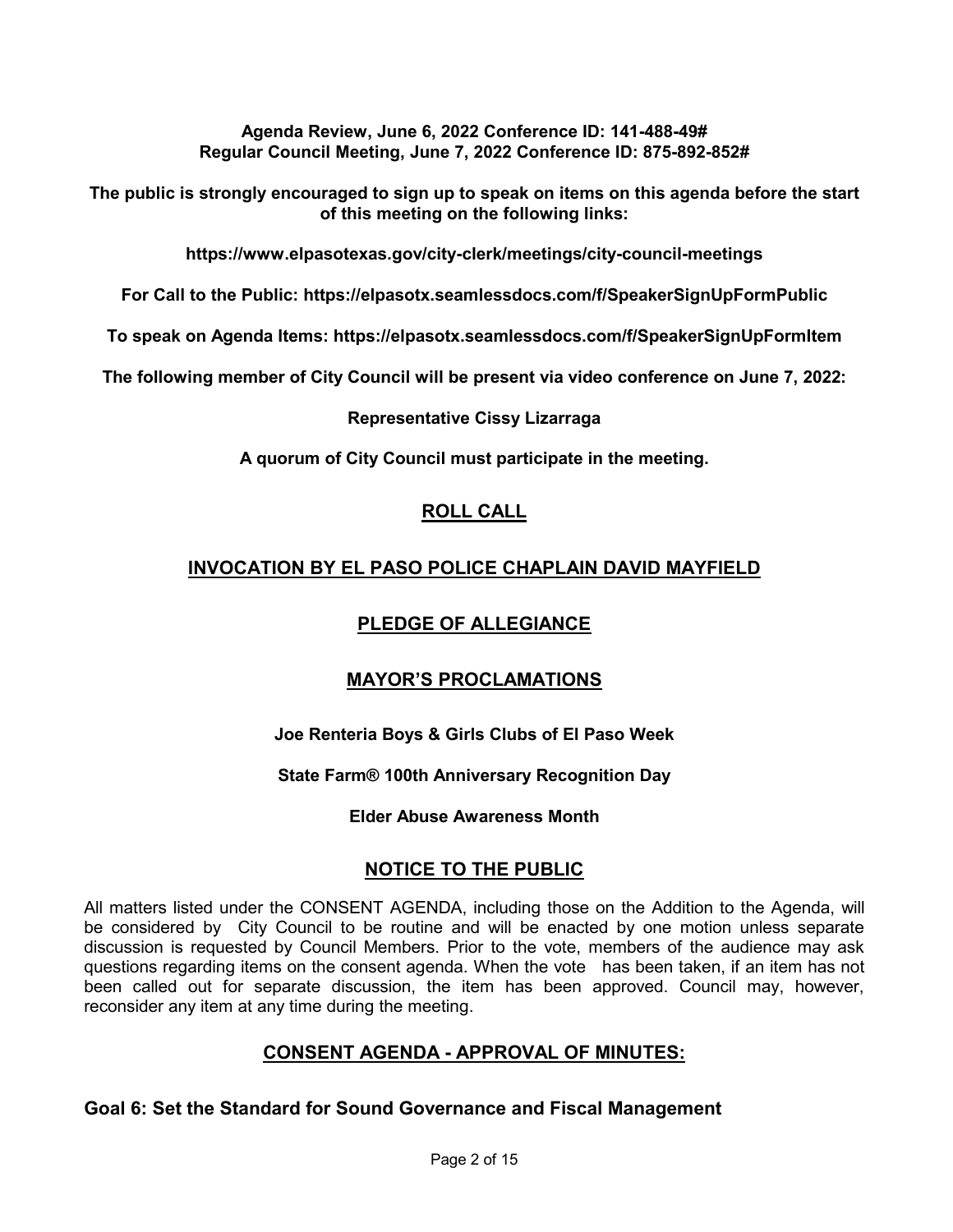**1.** Approval of Minutes of the Regular City Council Meeting of May 24, 2022, the Agenda Review of May 23, 2022, and the Emergency Meeting of May 23, 2022. **[22-705](http://elpasotexas.legistar.com/gateway.aspx?m=l&id=/matter.aspx?key=7168)**

### **All Districts**

City Clerk's Office, Laura D. Prine, (915) 212-0049

# **CONSENT AGENDA - REQUEST TO EXCUSE ABSENT CITY COUNCIL MEMBERS:**

**2.** Excuse Representative Claudia Rodriguez from the June 7, 2022 Regular City Council Meeting. **[22-706](http://elpasotexas.legistar.com/gateway.aspx?m=l&id=/matter.aspx?key=7169)**

# **CONSENT AGENDA - RESOLUTIONS:**

### **Goal 1: Create an Environment Conducive to Strong, Sustainable Economic Development:**

**3.** A Resolution that the City Manager be authorized to sign the 1st Amendment to the Chapter 380 Economic Development Program Agreement ("Agreement") between the CITY OF EL PASO and FLYZONE, LLC, to decrease the maximum, aggregated Grant payments due to the Applicant over the Term of the Agreement by 5 percent (from \$162,863 to \$154,720) as consideration for an approximate 5 percent reduction in the Minimum Investment required to be incurred by the Applicant (from \$12,414,000 to \$11,763,573). [POSTPONED FROM 05-24-2022] **[22-597](http://elpasotexas.legistar.com/gateway.aspx?m=l&id=/matter.aspx?key=7061)**

#### **District 8**

Economic and International Development, Jessica Cordova, (915) 212-1626 Economic and International Development, Elizabeth Triggs, (915) 212-0094

### **Goal 3: Promote the Visual Image of El Paso**

**4.** That the Solid Waste liens on the attachment posted with this agenda be approved (See Attachment A) **[22-668](http://elpasotexas.legistar.com/gateway.aspx?m=l&id=/matter.aspx?key=7131)**

### **Districts 2, 7**

Environmental Services, Ellen A. Smyth, (915) 212-6000

**5.** Approve a Resolution that the City Manager is hereby authorized to sign a temporary Alcohol Sales in Memorial Park Reserve for the 2022 Art in the Park Event. Further, that the City Manager and/or the Managing Director of Cultural Affairs and Recreation be authorized to sign any certification reports and amendments related to this agreement, including amendments that change the certification amount if needed. **[22-680](http://elpasotexas.legistar.com/gateway.aspx?m=l&id=/matter.aspx?key=7143)**

### **District 2**

Parks and Recreation, Ben Fyffe, (915) 212-1766

### **Goal 4: Enhance El Paso's Quality of Life through Recreational, Cultural and Educational Environments**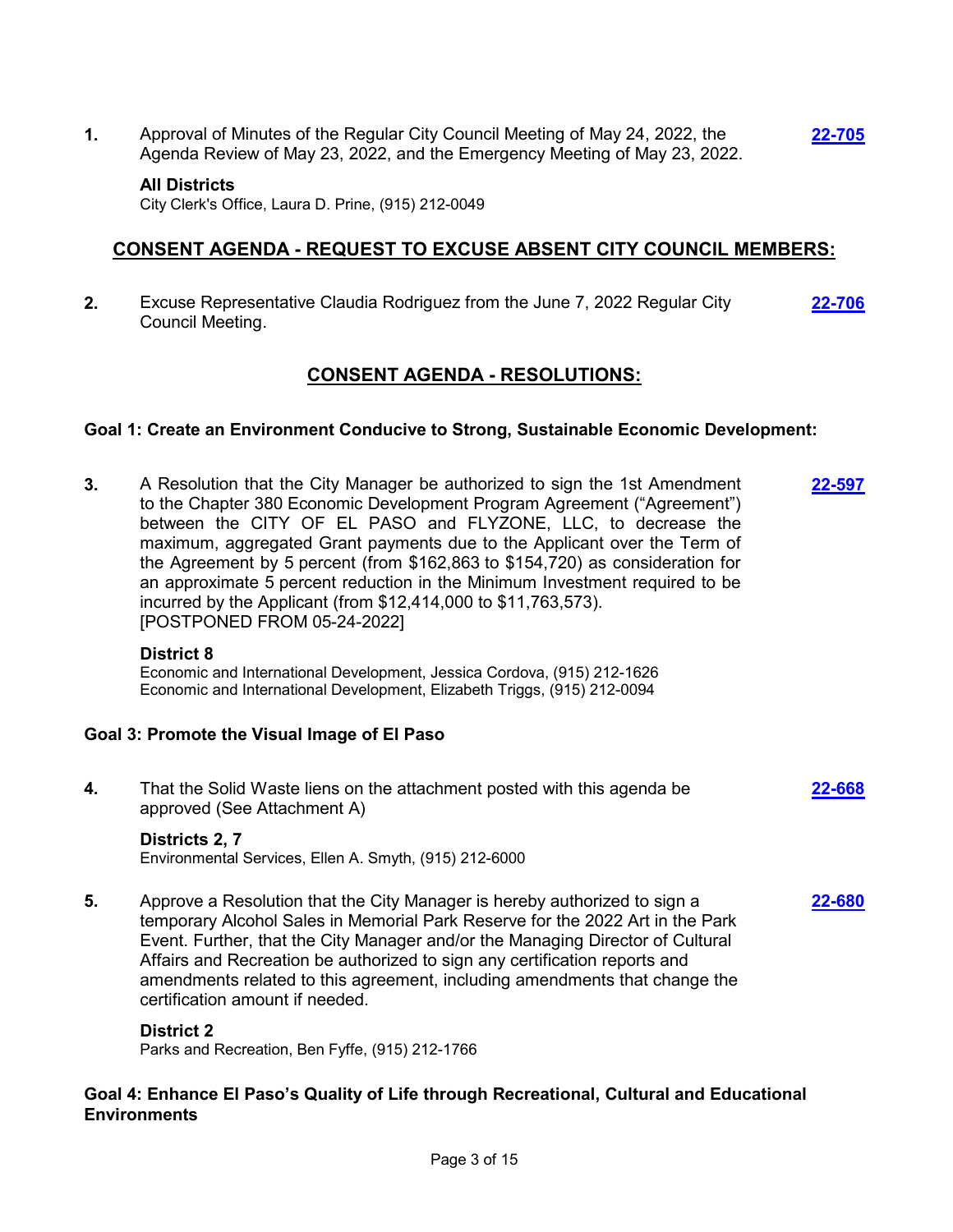**6.** Approve a Resolution to authorize the City Manager or a designee to amend the 2022 Public Art Plan and enter into contracts and amendments to contracts to carry out the amended 2022 Public Art Plan. **[22-688](http://elpasotexas.legistar.com/gateway.aspx?m=l&id=/matter.aspx?key=7151) District 2** Museums and Cultural Affairs, Ben Fyffe, (915) 212-1766 **Goal 6: Set the Standard for Sound Governance and Fiscal Management 7.** That the City Manager be authorized to sign an Agreement for Professional Services by and between the CITY OF EL PASO and FOCUSED ADVOCACY, LLC, a Texas limited liability company, for professional consulting services related to legislative services, in the amount of \$10,000 per month, for a term of twelve (12) months beginning July 1, 2022 and ending June 30, 2023, with two options to extend for one additional year at the same terms. **[22-683](http://elpasotexas.legistar.com/gateway.aspx?m=l&id=/matter.aspx?key=7146) All Districts** Economic and International Development, Lindsey Adams, (915) 212-1622 Economic and International Development, Elizabeth Triggs, (915) 212-1619 **8.** That the City Manager be authorized to sign a First Amendment to the On-Call Agreement for Professional Services (Appraisal Services) between the City of El Paso and CBRE, Inc., (the "Agreement") amending the term of the Agreement from two years to three years; increasing the maximum contract amount for the term from \$100,000.00 to \$300,000.00; and providing for two one-year options to extend the Agreement with each option increasing the contract amount by an additional \$100,000.00, for a total contract amount, including options, not to exceed \$500,000.00. **[22-685](http://elpasotexas.legistar.com/gateway.aspx?m=l&id=/matter.aspx?key=7148) All Districts** Capital Improvement Department, Sam Rodriguez, (915) 212-1845 **Goal 7: Enhance and Sustain El Paso's Infrastructure Network 9.** A Resolution to authorize the City Manager to sign a Traffic Signal Agreement between the City of El Paso and Franklin Property Pros. whereby the City agrees to maintain the traffic signal improvements installed by Franklin Property Pros., located at the intersection of State Highway 659 (N. Zaragoza Rd) and Henry Brennan Dr. **[22-667](http://elpasotexas.legistar.com/gateway.aspx?m=l&id=/matter.aspx?key=7130) District 6** Streets and Maintenance, Randy Garcia, (915) 212-7005 **Goal 8: Nurture and Promote a Healthy, Sustainable Community 10.** That the City Manager be authorized to sign an Agreement between the CITY OF EL PASO and the EL PASO COMMUNITY FOUNDATION ("EPCF") to coordinate with the Shelter to promote programming initiatives, projects, and provide a not-for-profit vehicle for gifts from private and other donors for the benefit of the Shelter for a term of five (5) years and shall automatically renew **[22-682](http://elpasotexas.legistar.com/gateway.aspx?m=l&id=/matter.aspx?key=7145)**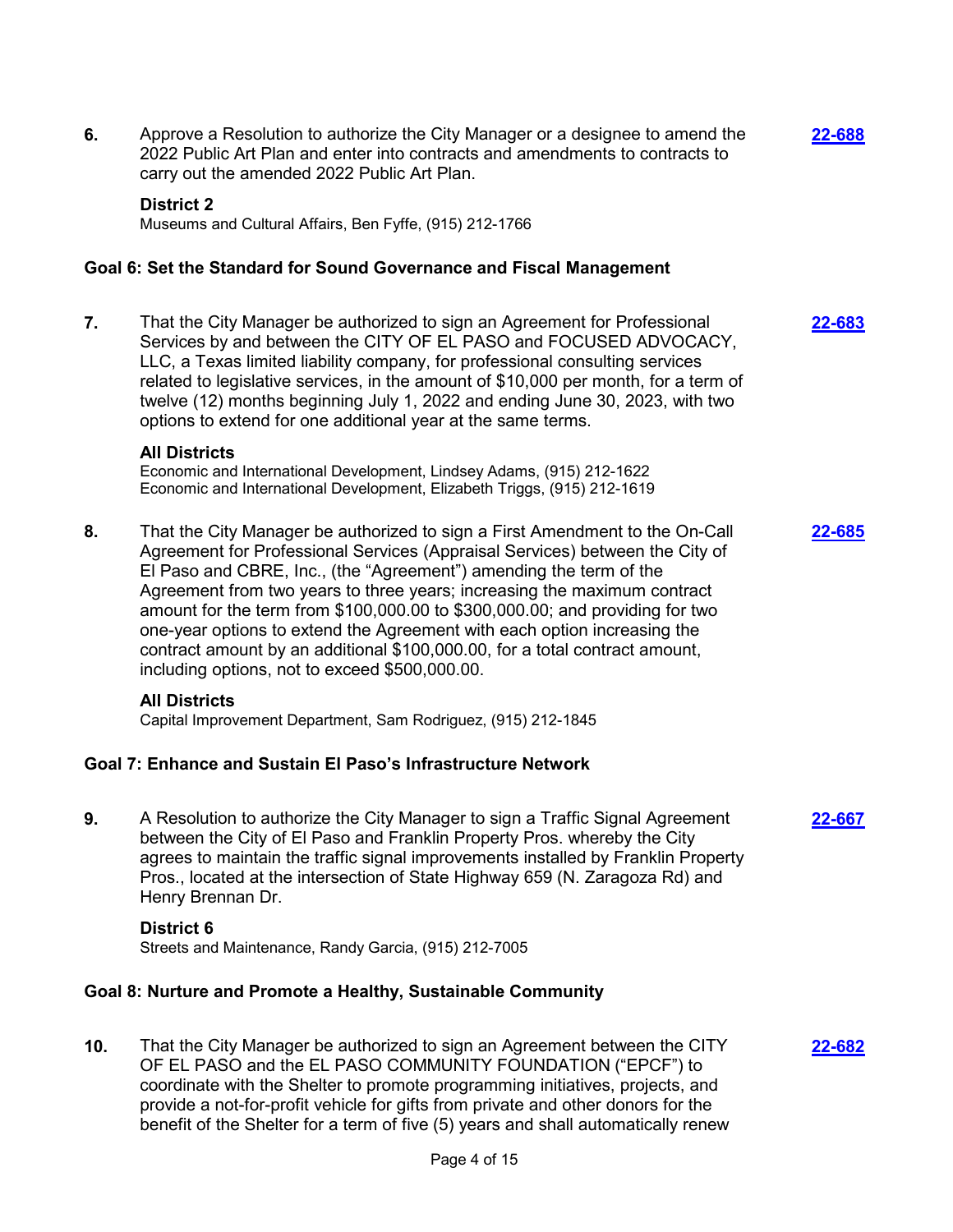for successive additional one (1) year periods.

### **All Districts**

Animal Services Department, Terry Kebschull, (915) 212-8742

# **CONSENT AGENDA - BOARD RE-APPOINTMENTS:**

# **Goal 1: Create an Environment Conducive to Strong, Sustainable Economic Development:**

| 11.                                                          | Michelle Dioselina Esparza to the Committee on Border Relations by<br>Representative Joe Molinar, District 4.                     | 22-669         |  |  |
|--------------------------------------------------------------|-----------------------------------------------------------------------------------------------------------------------------------|----------------|--|--|
|                                                              | Members of the City Council, Representative Joe Molinar, (915) 212-0004                                                           |                |  |  |
| 12.                                                          | Ann Marie Canales to the Committee on Border Relations by Representative<br>Cissy Lizarraga, District 8.                          | 22-715         |  |  |
|                                                              | Members of the City Council, Representative Cissy Lizarraga, (915) 212-0008                                                       |                |  |  |
|                                                              | Goal 4: Enhance El Paso's Quality of Life through Recreational, Cultural and Educational<br><b>Environments</b>                   |                |  |  |
| 13.                                                          | Deborah Zuloaga to the Greater El Paso Civic, Convention and Tourism<br>Advisory Board by Representative Joe Molinar, District 4. | 22-700         |  |  |
|                                                              | Members of the City Council, Representative Joe Molinar, (915) 212-0004                                                           |                |  |  |
| Goal 7: Enhance and Sustain El Paso's Infrastructure Network |                                                                                                                                   |                |  |  |
| 14.                                                          | Victor Barajas to the Bicycle Advisory Committee by Representative Alexsandra<br>Annello, District 2.                             | 22-664         |  |  |
|                                                              | Members of the City Council, Representative Alexsandra Annello, (915) 212-0002                                                    |                |  |  |
|                                                              | <u>CONSENT AGENDA - BOARD APPOINTMENTS:</u>                                                                                       |                |  |  |
|                                                              | Goal 3: Promote the Visual Image of El Paso                                                                                       |                |  |  |
| 15.                                                          | Marisela Rios to the City Plan Commission by Representative Cassandra<br>Hernandez, District 3.                                   | 22-723         |  |  |
|                                                              | Members of the City Council, Representative Cassandra Hernandez, (915) 212-0003                                                   |                |  |  |
|                                                              | Goal 8: Nurture and Promote a Healthy, Sustainable Community                                                                      |                |  |  |
| 16.                                                          | Wesley Lawrence to the Regional Renewable Energy Advisory Council by<br>Representative Cassandra Hernandez, District 3.           | <u>2-694 ?</u> |  |  |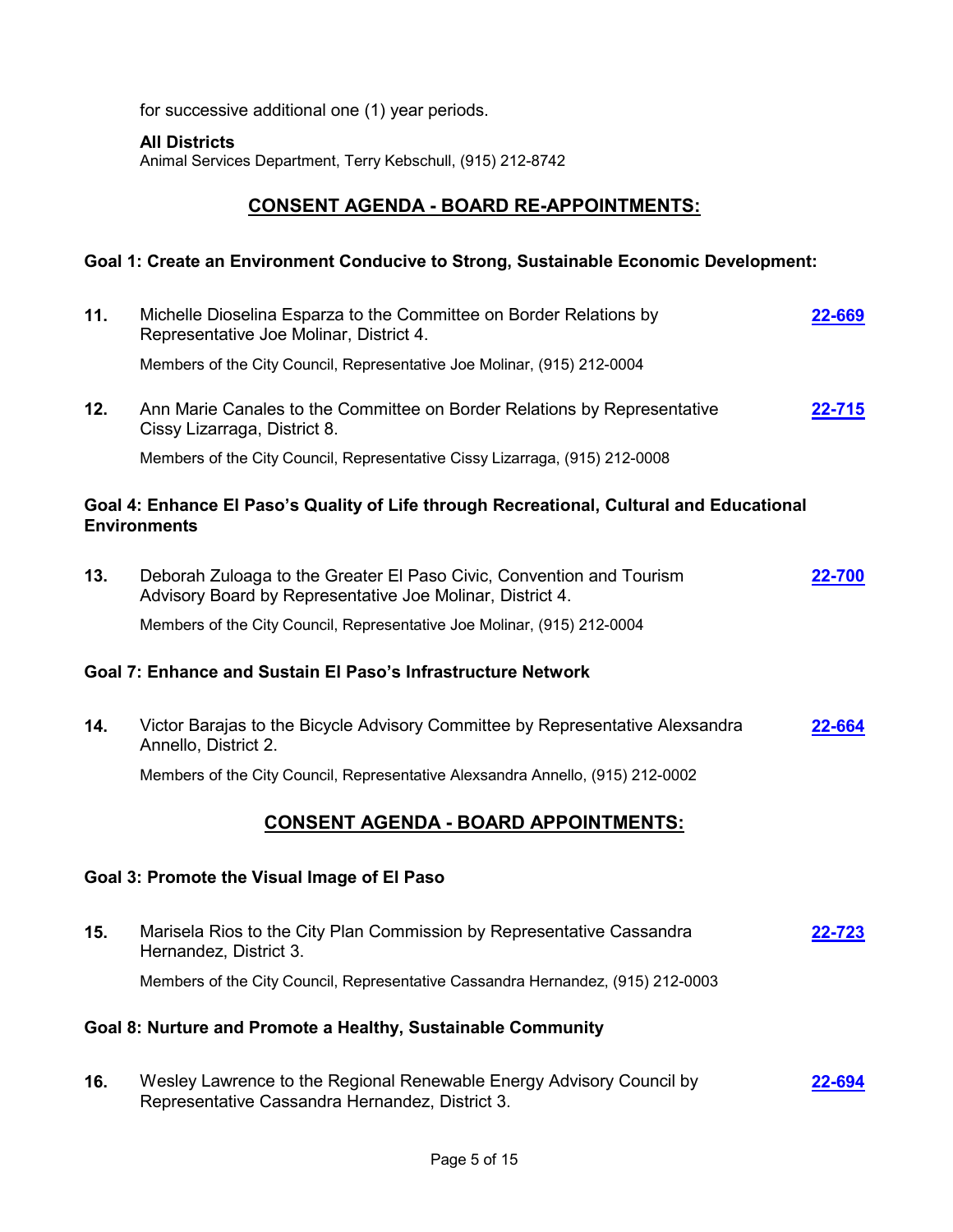Members of the City Council, Representative Cassandra Hernandez, (915) 212-0003

# **CONSENT AGENDA - APPLICATIONS FOR TAX REFUNDS:**

### **Goal 6: Set the Standard for Sound Governance and Fiscal Management**

**17.** Tax refund to North Point Capital, in the amount of \$3,132.30 for an overpayment made on February 17, 2020 of 2019 taxes. (Geo. # X579-000-3180-2001) **[22-676](http://elpasotexas.legistar.com/gateway.aspx?m=l&id=/matter.aspx?key=7139)**

This action would allow us to comply with state law which requires approval by the legislative body of refunds of tax overpayments greater than \$2,500.00.

#### **All Districts**

Tax Office, Maria O. Pasillas, (915) 212-1737

# **CONSENT AGENDA - NOTICE FOR NOTATION:**

### **Goal 5: Promote Transparent and Consistent Communication Amongst All Members of the Community**

**18.** Accept the donation of \$2,500 from Marathon Petroleum and \$2,500 from ZTEX Construction for community engagement events in District 3. **[22-697](http://elpasotexas.legistar.com/gateway.aspx?m=l&id=/matter.aspx?key=7160)**

### **District 3**

Members of the City Council, Representative Cassandra Hernandez, (915) 212-0003

# **CONSENT AGENDA - REQUESTS TO ISSUE PURCHASE ORDERS:**

### **Goal 7: Enhance and Sustain El Paso's Infrastructure Network**

**19.** The linkage to the Strategic Plan is subsection 7.2 - Improve competitiveness through infrastructure improvements impacting the quality of life. **[22-687](http://elpasotexas.legistar.com/gateway.aspx?m=l&id=/matter.aspx?key=7150)**

### Award Summary:

Request that the Director of Purchasing & Strategic Sourcing be authorized to issue a Purchase Order to MJ Mader Enterprises, Inc. dba Bio Dyne Chemical Co. referencing Contract 2022-0156 Motor Oil, Antifreeze, Lubricants, Transmission and Hydraulic Oils & Fluids. This will be a change order to increase the award by \$67,600.90 for a total amount not to exceed \$740,397.40. This change order will cover expenses for the remainder of the contract for the initial term.

Department: Streets and Maintenance Award to: MJ Mader Enterprises, Inc. dba Bio Dyne Chemical Co. El Paso, TX Total Estimated Amount: \$67,600.90 Account No.: 532 - 3600 - 531240 - 37020 - P3701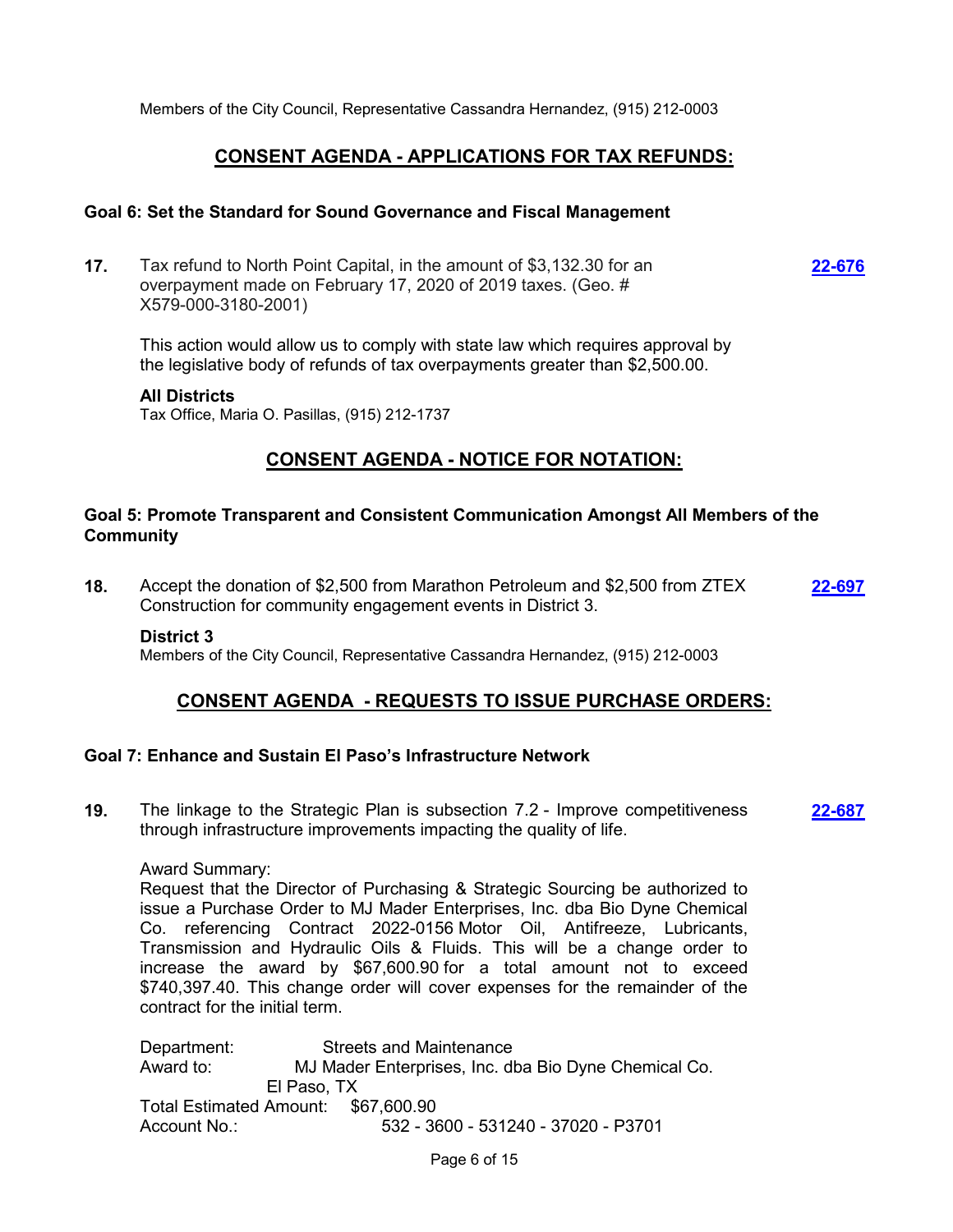Funding Source: Internal Service Fund District(s): All

### **All Districts**

Streets and Maintenance, Richard Bristol, (915) 212-7000 Purchasing and Strategic Sourcing, Claudia A. Garcia, (915) 212-0043

# **CONSENT AGENDA - BIDS:**

### **Goal 2: Set the Standard for a Safe and Secure City**

**20.** The linkage to the Strategic Plan is subsection 2.3 - Increase public safety operational efficiency. **[22-660](http://elpasotexas.legistar.com/gateway.aspx?m=l&id=/matter.aspx?key=7123)**

The award of Solicitation 2022-0068 Engine and Transmission Lubricants, Coolants and Antifreeze to C&R Distributing, LLC for an initial term of three (3) years for an estimated amount of \$123,797.70. The award also includes, a two (2) year option for an estimated amount of \$82,531.80. The total value of the contract is, including the initial term plus the option for a total of five (5) years, for an estimated amount of \$206,329.50.

This contract will supply the El Paso Fire Department fleet with lubricants.

Contract Variance:

The difference based in comparison to the previous contract is as follows:

An increase of \$18,798.30 for the initial term, which represents a 17.90% increase due to market prices increased substantially due to a disruption in the international supply chain.

| Department:            | <b>Fire Department</b>                        |
|------------------------|-----------------------------------------------|
| Award to:              | <b>C&amp;R Distributing, LLC</b>              |
|                        | El Paso, TX                                   |
| $Item(s)$ :            | All                                           |
|                        | Annual Estimated Award: \$41,265.90           |
| Initial Term:          | \$123,797.70 (3 years)                        |
|                        | Option to Extend: \$82,531.80 (2 years)       |
|                        | Total Estimated Award: \$206,329.50 (5 years) |
| Account No.:           | 332-1000-22090-530040-P2216                   |
| <b>Funding Source:</b> | <b>General Fund</b>                           |
| $Distribt(s)$ :        | All                                           |

This is a Low Bid contract, unit price contract.

The Purchasing & Strategic Sourcing and Fire Departments recommend award as indicated to C&R Distributing, LLC, the sole, lowest responsive, responsible bidder. In accordance with this award the City Manager or designee is authorized to exercise future options if needed.

### **All Districts**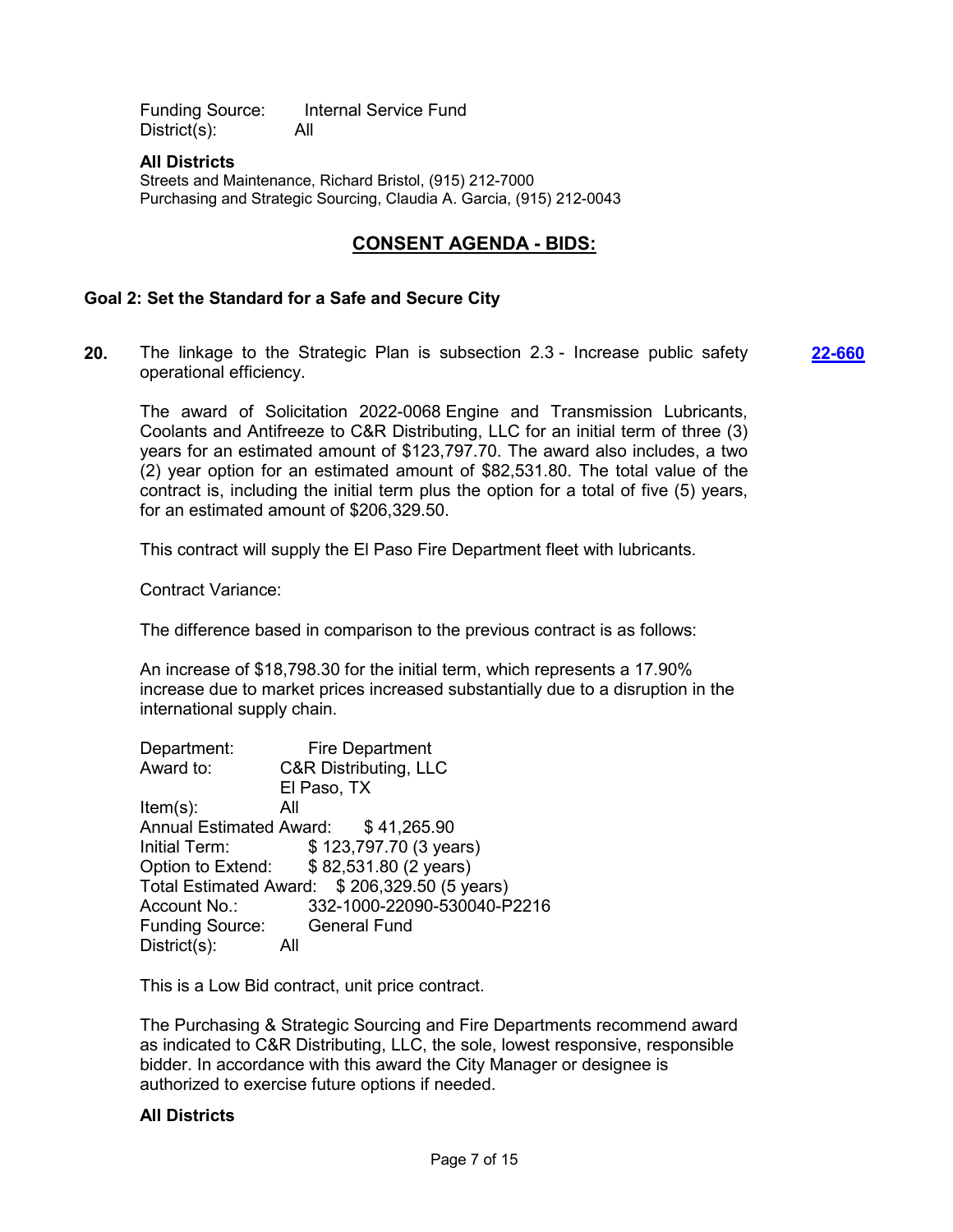Fire, Interim Chief Jonathan P. Killings, (915) 493-5609 Purchasing and Strategic Sourcing, Claudia A. Garcia, (915) 212-1208

# **REGULAR AGENDA - MEMBERS OF THE CITY COUNCIL**

### **Goal 2: Set the Standard for a Safe and Secure City**

**21.** Discussion and action on a Resolution condemning the May 24, 2022 attack at Robb Elementary School in Uvalde, Texas and expressing condolences and deepest sympathies to those lost, injured and impacted by the horrific tragedy. **[22-720](http://elpasotexas.legistar.com/gateway.aspx?m=l&id=/matter.aspx?key=7183)**

#### **All Districts**

Members of the City Council, Representative Henry Rivera, (915) 212-0007 Members of the City Council, Representative Cassandra Hernandez, (915) 212-0003 Members of the City Council, Representative Peter Svarzbein, (915) 212-1002

#### **Goal 3: Promote the Visual Image of El Paso**

**22.** Discussion and action to approve a Resolution recognizing and congratulating Destination El Paso and the El Paso Association of Fire Fighters IAFF Local 51 for their efforts to successfully secure El Paso as the location for the 2023 Texas State Association of Fire Fighters Convention. **[22-696](http://elpasotexas.legistar.com/gateway.aspx?m=l&id=/matter.aspx?key=7159)**

#### **All Districts**

Members of the City Council, Representative Cassandra Hernandez, (915) 212-0003

### **Goal 4: Enhance El Paso's Quality of Life through Recreational, Cultural and Educational Environments**

**23.** Discussion and action following a presentation by Moms on Board (MOB) regarding their requests for the Parks and Recreation Department to provide additional all-abilities playgrounds, shade structures, restrooms, and other family-friendly amenities. **[22-719](http://elpasotexas.legistar.com/gateway.aspx?m=l&id=/matter.aspx?key=7182)**

#### **All Districts**

Members of the City Council, Representative Cissy Lizarraga, (915) 212-0008 Members of the City Council, Representative Isabel Salcido, (915) 212-0005

**24.** Discussion and action formalizing the names of the City of El Paso Open Space Preserves to read "Lost Dog" and "Knapp Land Nature Preserve". **[22-721](http://elpasotexas.legistar.com/gateway.aspx?m=l&id=/matter.aspx?key=7184)**

#### **All Districts**

Members of the City Council, Representative Alexsandra Annello, (915) 212-0002 Members of the City Council, Representative Joe Molinar, (915) 212-0004

### **Goal 8: Nurture and Promote a Healthy, Sustainable Community**

**25.** Presentation and update from HOME (a Texas municipal housing authority formerly known as the Housing Authority of the City of El Paso). **[22-711](http://elpasotexas.legistar.com/gateway.aspx?m=l&id=/matter.aspx?key=7174)**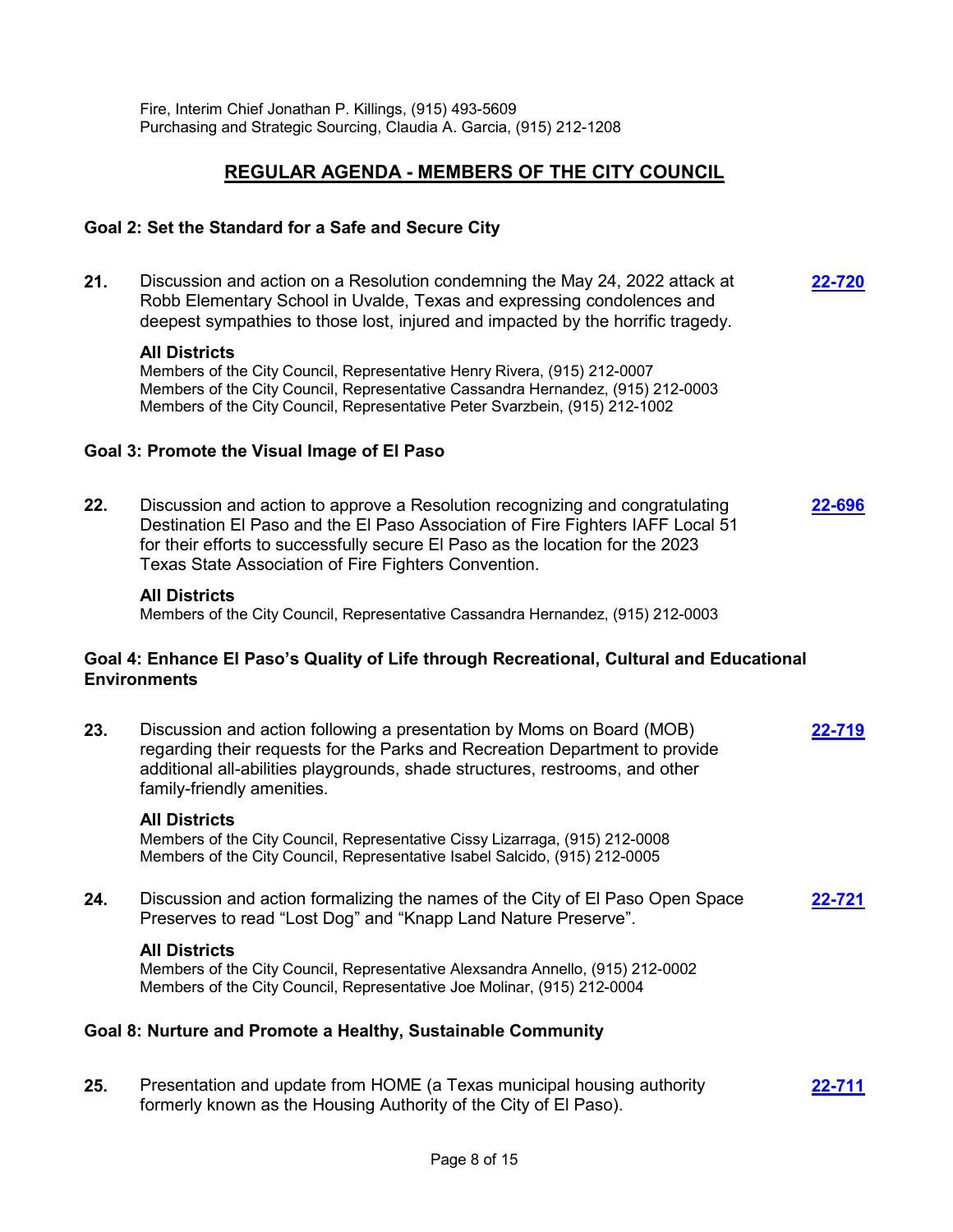### **All Districts**

Members of the City Council, Mayor Oscar Leeser, (915) 212-0021

# **REGULAR AGENDA - OPERATIONAL FOCUS UPDATES**

# **Goal 4: Enhance El Paso's Quality of Life through Recreational, Cultural and Educational Environments**

**26.** Council briefing from the Bond Overview Advisory Committee (BOAC). **[22-662](http://elpasotexas.legistar.com/gateway.aspx?m=l&id=/matter.aspx?key=7125)**

### **All Districts**

Capital Improvement Department, Sam Rodriguez, (915) 212-1845

# **Goal 6: Set the Standard for Sound Governance and Fiscal Management**

# **CALL TO THE PUBLIC – PUBLIC COMMENT:**

**Call to the Public will begin at 12:00 p.m. Requests to speak must be received by 9:00 a.m. on the date of the meeting. Sixty minutes in total will be devoted for Call to the Public. This time is reserved for members of the public who would like to address the City Council on items that are not on the City Council Agenda.**

**Members of the public may communicate with Council during public comment, and regarding agenda items by calling 1-915-213-4096 or toll free number 1-833-664-9267 at the prompt please enter the following Conference ID: 875-892-852#** 

**A sign-up form is available on line for those who wish to sign up in advance of the meeting at: https://elpasotx.seamlessdocs.com/f/SpeakerSignUpFormPublic**

# **REGULAR AGENDA - FIRST READING OF ORDINANCES:**

# **INTRODUCTION OF ORDINANCES PURSUANT TO SECTION 3.9 OF THE EL PASO CITY CHARTER:**

# **Public comment typically is not taken during the first reading of ordinances. Public comments are invited at the date of the scheduled public hearing.**

Public Hearings will be held as part of the regular City Council meeting that begins at approximately 9:00 a.m. All interested persons present shall have an opportunity to be heard at that time. After the public hearings, Council may also delay taking action on Ordinances; no requirement is made by Section 3.9B of the El Paso City Charter to publish any further notice. Copies of all Ordinances are available for review in the City Clerk's office, 300 N. Campbell, Monday through Thursday, 7:00 a.m. to 6:00 p.m.

# **Goal 3: Promote the Visual Image of El Paso**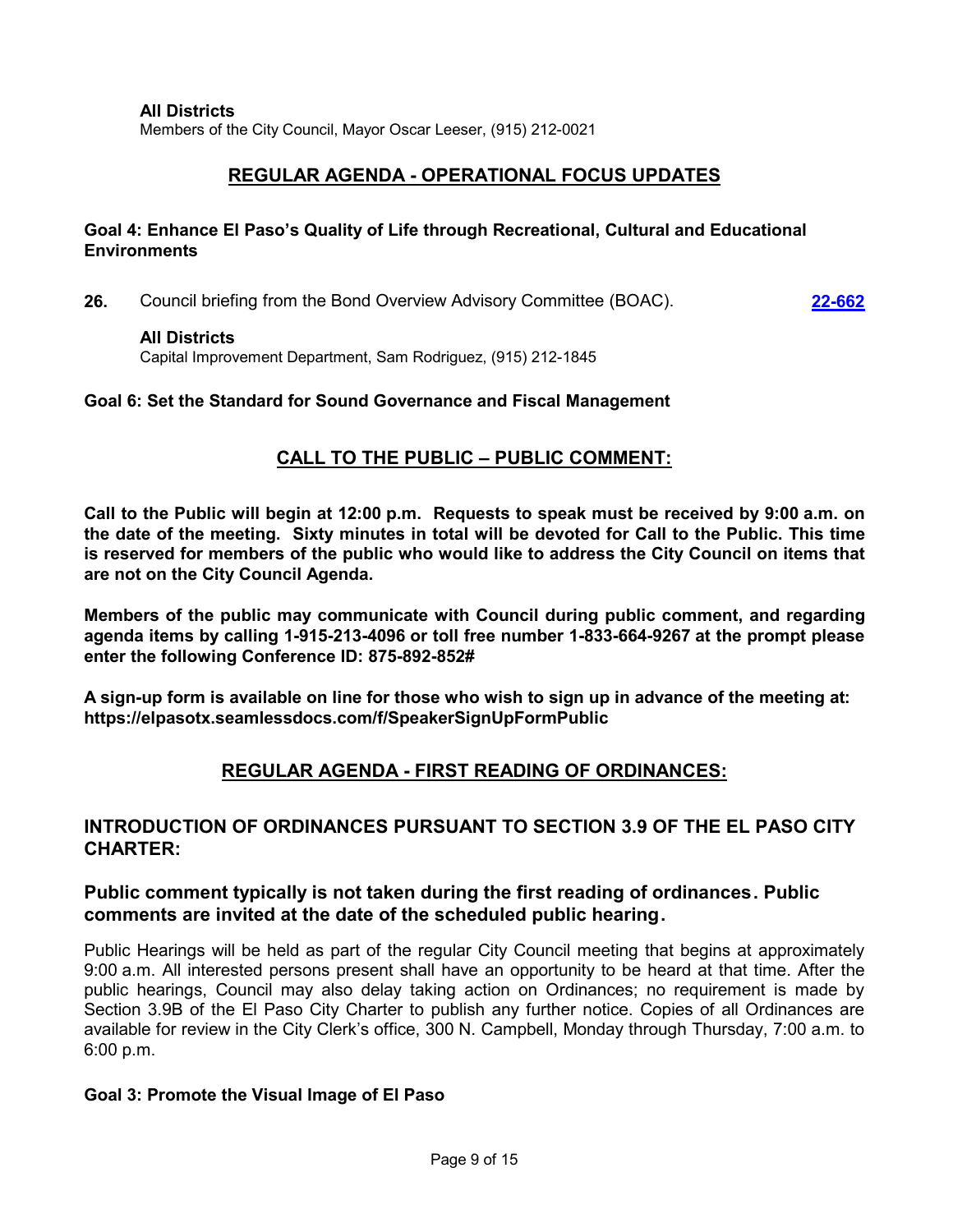**27.** An Ordinance changing the zoning of a portion of Lot 1, Block 4, Riverside International Industrial Center, 9751 Pan American Drive, City of El Paso, El Paso County, Texas from R-F (Ranch and Farm) to M-1 (Light Manufacturing). The penalty is as provided for in Chapter 20.24 of the El Paso City Code.

The proposed rezoning meets the intent of the Future Land Use designation for the property and is in accordance with Plan El Paso, the City's Comprehensive Plan.

Subject Property: 9751 Pan American Drive Applicant: El Paso Water, PZRZ22-00004 [POSTPONED FROM 05-24-2022]

#### **District 7**

Planning and Inspections, Philip F. Etiwe, (915) 212-1553 Planning and Inspections, Nina Rodriguez, (915) 212-1561

#### **PUBLIC HEARING WILL BE HELD ON JUNE 22, 2022**

**28.** An Ordinance changing the zoning of Lot 27, Block 6, Stiles Gardens, 7249 Dale Road, City of El Paso, El Paso County, Texas from A-2 (Apartment) to C-1 (Commercial), and imposing conditions. The penalty is as provided for in Chapter 20.24 of the El Paso City Code.

The proposed rezoning meets the intent of the Future Land Use designation for the property and is in accordance with Plan El Paso, the City's Comprehensive Plan.

Subject Property: 7249 Dale Road Applicant: Scott Winton, PZRZ21-00031

#### **District 3**

Planning and Inspections, Philip F. Etiwe, (915) 212-1553 Planning and Inspections, Luis Zamora, (915) 212-1552

### **PUBLIC HEARING WILL BE HELD ON JUNE 22, 2022**

**29.** An Ordinance changing the zoning of a portion of Tract 3A, Nellie D. Mundy Survey No. 240, an addition to the City of El Paso, El Paso County, Texas from R-3 (Residential) to A-4 (Apartment), and imposing a condition. The penalty is as provided for in Chapter 20.24 of the El Paso City Code.

The proposed rezoning meets the intent of the Future Land Use designation for the property and is in accordance with *Plan El Paso*, the City's Comprehensive Plan.

Subject Property: State Highway Spur 16 and Isela Rubalcava Ave. Applicant: Westonlane, LLC, PZRZ22-00002

#### **District 1**

Planning and Inspections, Philip F. Etiwe, (915) 212-1553 Planning and Inspections, David Samaniego, (915) 212-1608 **[22-585](http://elpasotexas.legistar.com/gateway.aspx?m=l&id=/matter.aspx?key=7049)**

**[22-658](http://elpasotexas.legistar.com/gateway.aspx?m=l&id=/matter.aspx?key=7121)**

**[22-657](http://elpasotexas.legistar.com/gateway.aspx?m=l&id=/matter.aspx?key=7120)**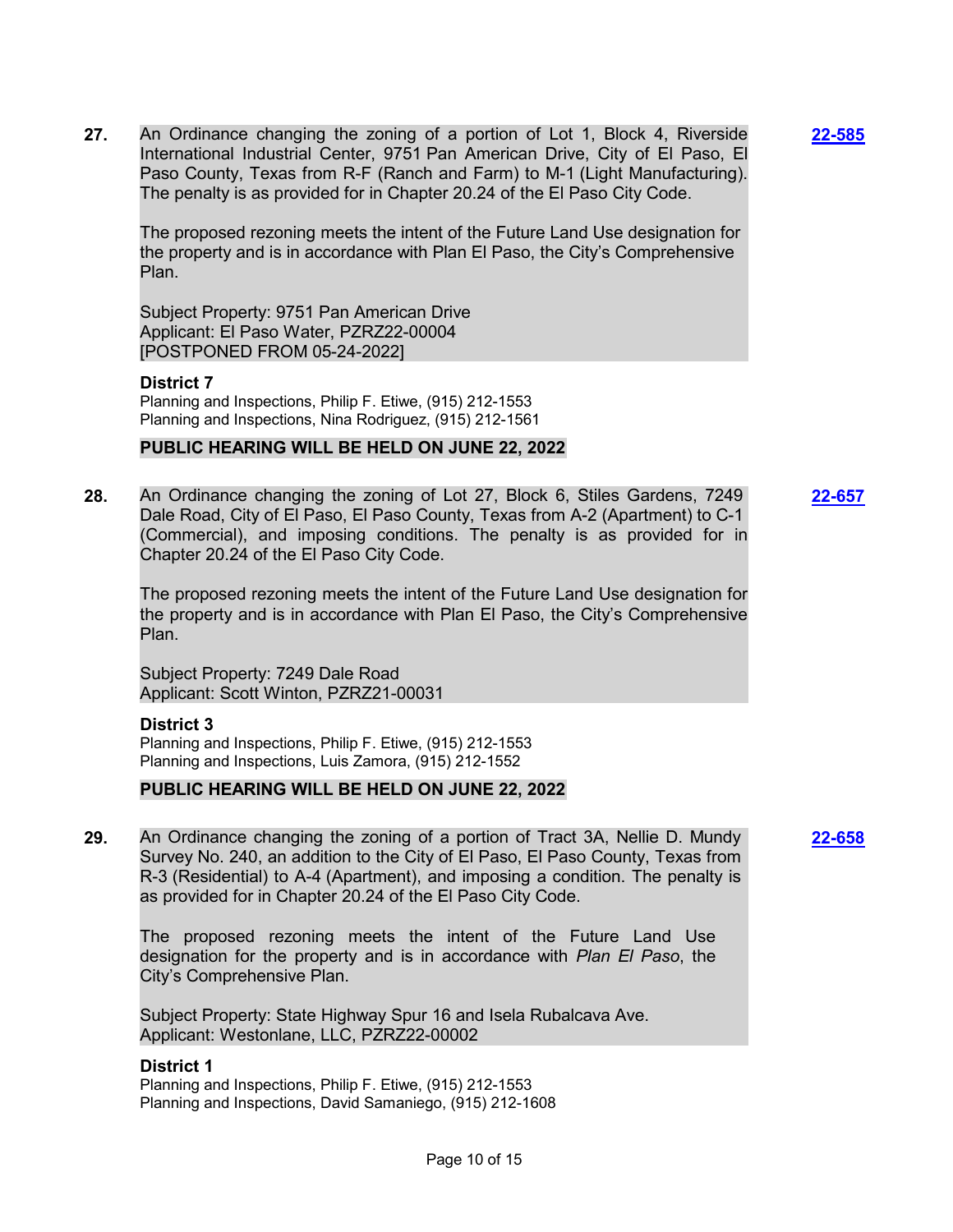# **PUBLIC HEARING WILL BE HELD ON JUNE 22, 2022**

### **Goal 6: Set the Standard for Sound Governance and Fiscal Management**

**30.** An Ordinance authorizing the City Manager to execute a quitclaim (tax resale) deed conveying all right, title and interest in real property described as Lots Twenty-nine (29) and Thirty (30) in Block Two (2), Orchard Park Addition to the City of El Paso, El Paso County, Texas, to Figueroa Holdings, LLC (Figueroa), in accordance with Section 34.05 (h) of the Tax Code. This Deed is executed as a Corrected Tax Resale Deed, given and accepted in place of that deed executed by the City Manager, to Figueroa Holdings, LLC, so named in that instrument, dated September 14, 2018, and recorded in Ordinance Number 018848, in accordance with Section 34.05 (h) of the Tax Code. Said prior deed contained a clerical error in the property's legal description. This Deed corrects the error and confirms the deed described above, and it shall be effective as of and retroactive to September 14, 2018 for the following described real property: Lot Twenty-nine (29) and a portion of lot Thirty (30), (30 ft. on street, 116.6 ft. on the North, 44 ft. on the East, and 115 ft. on the South) 4255 sq. ft., in Block Two (2), Orchard Park Addition to the City of El Paso, El Paso County, Texas.

### **District 8**

Tax Office, Maria O. Pasillas, (915) 212-1737

### **PUBLIC HEARING WILL BE HELD ON JUNE 22, 2022**

# **REGULAR AGENDA – OTHER BIDS, CONTRACTS, PROCUREMENTS:**

# **Goal 2: Set the Standard for a Safe and Secure City**

**31.** Discussion and action on the award of Task Order 6V-1 for Solicitation 2021-0811, Fire Station 21 (FS 21) Renovation to Veliz Company, LLC for a total estimated award of \$1,458,799.08.

### **District 4**

Capital Improvement Department, Sam Rodriguez, (915) 212-1845

**32.** The linkage to the Strategic Plan is subsection 2.9 - Promote Building Safety

#### Award Summary:

Discussion and action on the award of Solicitation 2022-0574 On Call Demolition to ALAMO ENVIRONMENTAL, INC. dba Alamo1 for a total estimated award of \$1,674,528.35. This contract will facilitate the demolition of residential and commercial properties identified by the Building and Standards Commission that have been deemed dangerous and other capital project needs.

| Department: | Capital Improvement                  |
|-------------|--------------------------------------|
| Award to:   | ALAMO ENVIRONMENTAL, INC. dba Alamo1 |
|             | San Antonio, TX                      |

**[22-670](http://elpasotexas.legistar.com/gateway.aspx?m=l&id=/matter.aspx?key=7133)**

**[22-663](http://elpasotexas.legistar.com/gateway.aspx?m=l&id=/matter.aspx?key=7126)**

**[22-686](http://elpasotexas.legistar.com/gateway.aspx?m=l&id=/matter.aspx?key=7149)**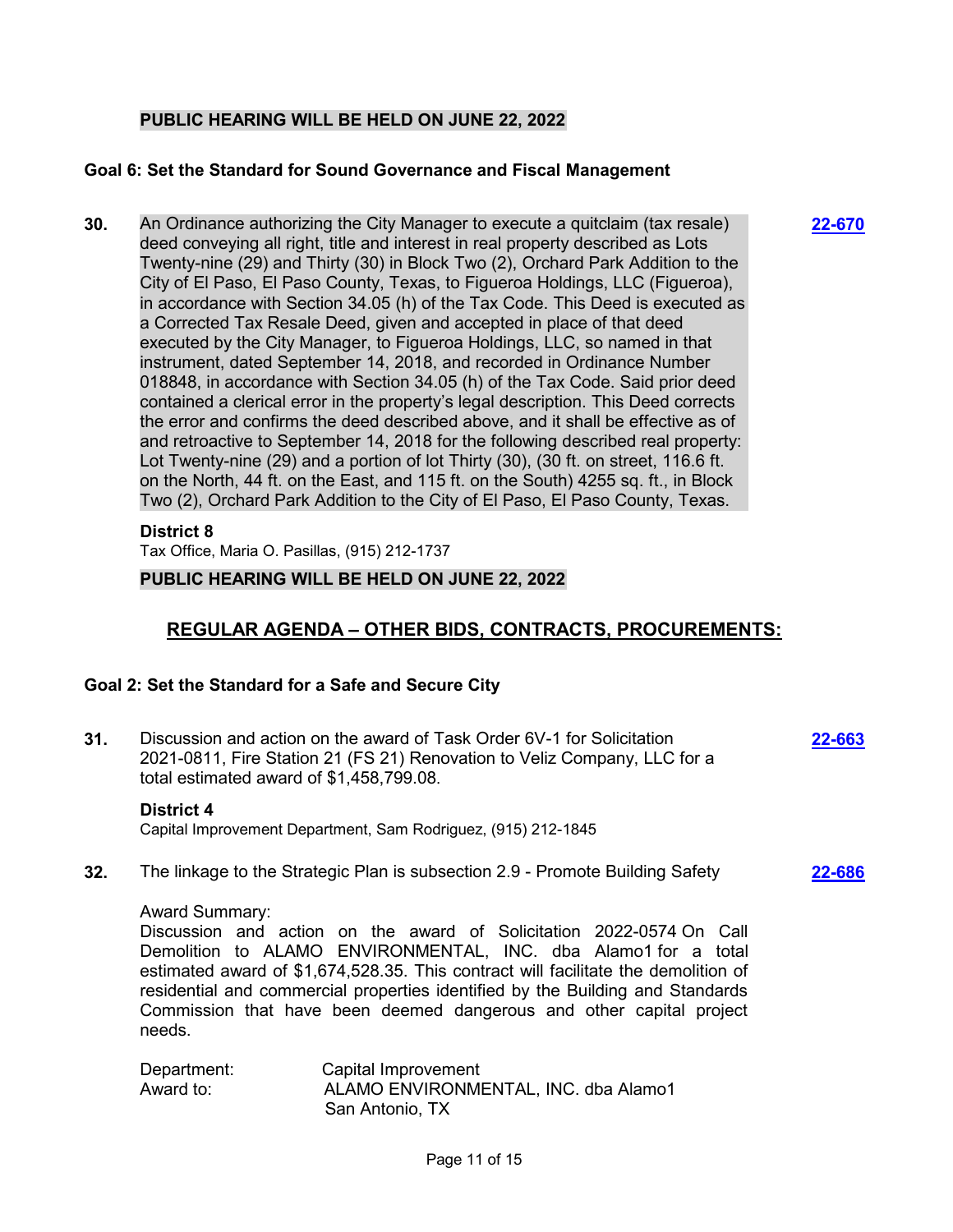Item(s): All Initial Term: 3 Years Base Bid I: \$1,674,528.35 Total Estimated Award: \$1,674,528.35 Account No.: Various Funding Source: Various District(s): All

This is a low bid, unit price contract.

The Purchasing & Strategic Sourcing and Capital Improvement Departments recommend award as indicated to ALAMO ENVIRONMENTAL, INC. dba Alamo1 the lowest responsive, responsible bidder.

It is requested that the City Manager be authorized to establish the funding sources and make any necessary budget transfers and execute any and all documents necessary for execution of this award. Work under this unit price contract is only an estimated value and will be ordered, performed, invoiced, and paid by measured quantity. The actual cost of this contract may be higher or lower than the total estimated value and will be the sum total of unit prices at the end of the contract term.

As a part of this award, upon the review of the City Attorney, the City Engineer may without further authorization from City Council approve contract changes which are necessary for proper execution of the work and carrying out the intent of the project, which are in accordance with applicable law, do not make changes to the prices and are within the appropriate budget.

# **All Districts**

Capital Improvement Department, Sam Rodriguez, (915) 212-1845 Purchasing and Strategic Sourcing, Claudia A. Garcia, (915) 212-0043

# **REGULAR AGENDA – PUBLIC HEARINGS AND SECOND READING OF ORDINANCES:**

# **Goal 2: Set the Standard for a Safe and Secure City**

| 33. | An Ordinance granting a Franchise for Elite Medical Air Transport, LLC d/b/a<br>Emergent Air, to operate a non-emergency ambulance transfer service.<br>[POSTPONED FROM 05-24-2022]                                                             | 22-504 |
|-----|-------------------------------------------------------------------------------------------------------------------------------------------------------------------------------------------------------------------------------------------------|--------|
|     | <b>All Districts</b><br>Fire, Chief Mario D'Agostino, (915) 212-5605                                                                                                                                                                            |        |
| 34. | An Ordinance amending Title 9 (Health and Safety), Chapter 9.40 (Noise),<br>Section 9.40.020 (Applicability) to clarify the Reasonable Sensibilities Standard;<br>Section 9.40.030 (Sound Level Violations) to clarify the maximum sound level, | 22-176 |

that sound levels apply to properties producing the noise, and the locations of sound readings; Section 9.40.040 (Vibration) to clarify that Vibration Violations can occur on any affected property; Section 9.40.070 (Penalties) to clarify that the city may seek civil action and penalties of up to \$1,000 per day; Section 9.40.080 (Enforcement) to clarify which departments have authority to enforce; the penalty as provided in Section 9.40.070 of the City Code. [POSTPONED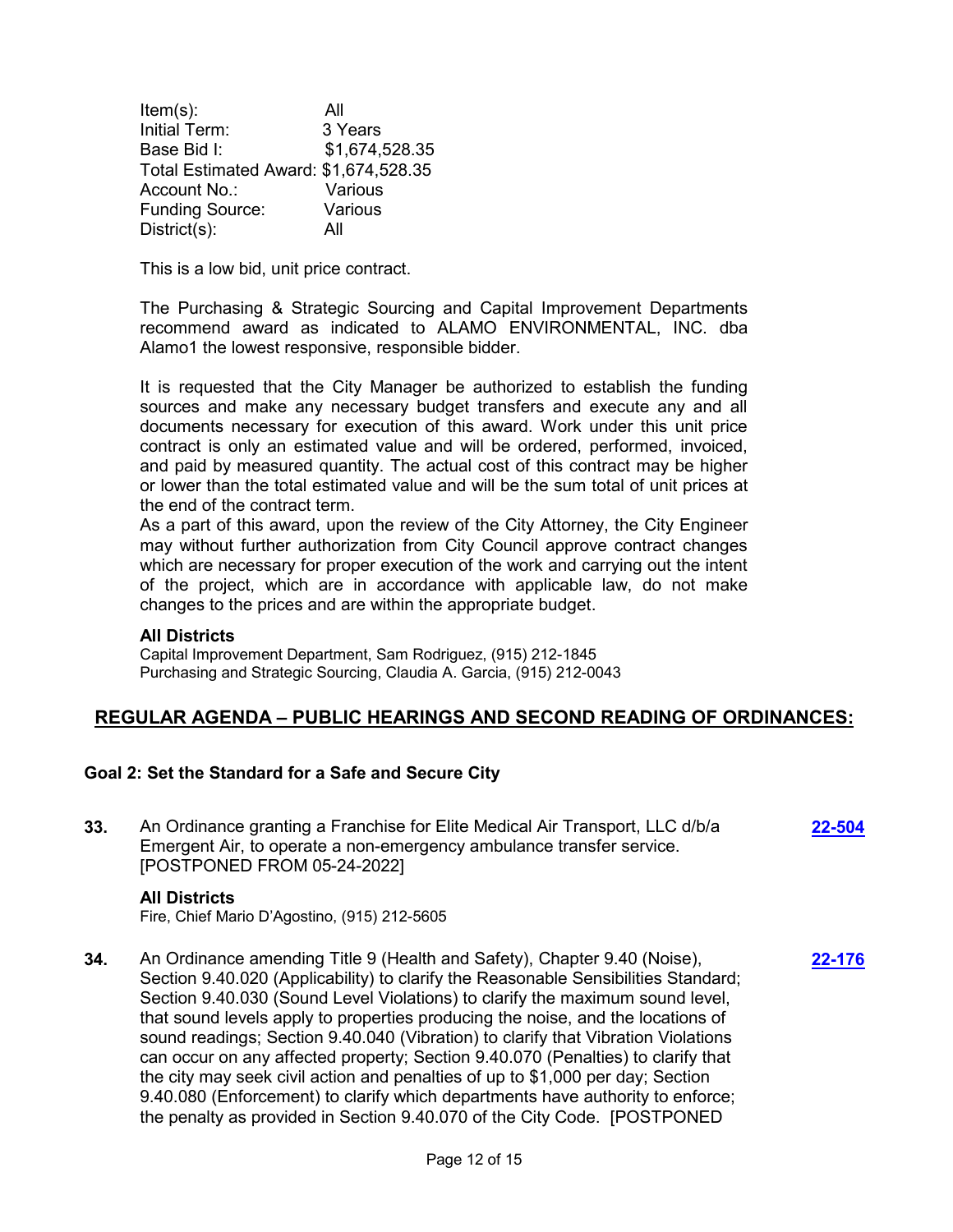FROM 03-01-2022, 04-26-2022, AND 05-10-2022]

### **All Districts**

Police, Assistant Chief Peter Pacillas, (915) 212-4308

# **Goal 3: Promote the Visual Image of El Paso**

**35.** An Ordinance amending Title 5 (Business License and Permit Regulations), Chapter 5.03 (Amplified Sound Permit), Article I (General Provisions), Section 5.03.020 (A) and Section 5.03.020 (E) (Definitions), Article II (Permit Application Process) Section 5.03.040 (B) (3) (Permit Application Processing), Article III (Denial, Suspension, Revocation, and Appeals) Section 5.03.080 (B) (5) and Section 5.03.090 (A) (2), Article IV (Permit Standards), Section 5.03.110 (A) (Permit Standards), Article VI (Violation; Penalty) Section 5.03.130 (C) Violation and adding Section 5.03.130 (E); The penalty as provided in 5.03.130 of the El Paso City Code. [POSTPONED FROM 03-01-2022, 04-26-2022, AND 05-10-2022]

### **All Districts**

Planning and Inspections, Philip F. Etiwe, (915) 212-1553 Planning and Inspections, Tony De La Cruz, (915) 212-1589

# **REGULAR AGENDA - OTHER BUSINESS:**

### **Goal 1: Create an Environment Conducive to Strong, Sustainable Economic Development**

**36.** Discussion and action on a Resolution authorizing that the City Manager be authorized to sign a Chapter 380 Economic Development Program Agreement ("Agreement") by and between City of El Paso ("City") and Champlain Cable Texas Corporation, a Wyoming Corporation; Champlain Cable Texas Lease Corporation, a Wyoming Corporation; and Champlain Cable Corporation, a Delaware Corporation; (jointly as "Applicant") in support of a plant expansion project located at 9600 Pan American Boulevard, El Paso, Texas, 79927. The project includes the expansion of existing manufacturing operations. The Agreement requires the Applicant to make a minimum investment of \$5,686,000. Over the term of the Agreement, the City shall provide economic incentives not to exceed \$285,279.00 in the form of a Property Tax Rebate; a Development Fee Rebate; and a Construction Materials Sales Tax Rebate.

### **District 7**

Economic and International Development, Mirella Craigo, (915) 212-1617 Economic and International Development, Elizabeth Triggs, (915) 212-1619

**37.** Discussion and action on a Resolution that the City Manager be authorized to sign a Chapter 380 Economic Development Program Agreement ("Agreement") by and between City Of El Paso ("City") and TransPerfect Translations International Inc. ("Applicant") in support of a project which will establish an enterprise that will provide business services, translation, and global communications located in the City of El Paso. The Agreement requires the Applicant to make a minimum investment of \$1,560,000. Over the Term of the Agreement, the City will provide performance-based incentives in an aggregate

**[22-216](http://elpasotexas.legistar.com/gateway.aspx?m=l&id=/matter.aspx?key=6680)**

**[22-678](http://elpasotexas.legistar.com/gateway.aspx?m=l&id=/matter.aspx?key=7141)**

**[22-677](http://elpasotexas.legistar.com/gateway.aspx?m=l&id=/matter.aspx?key=7140)**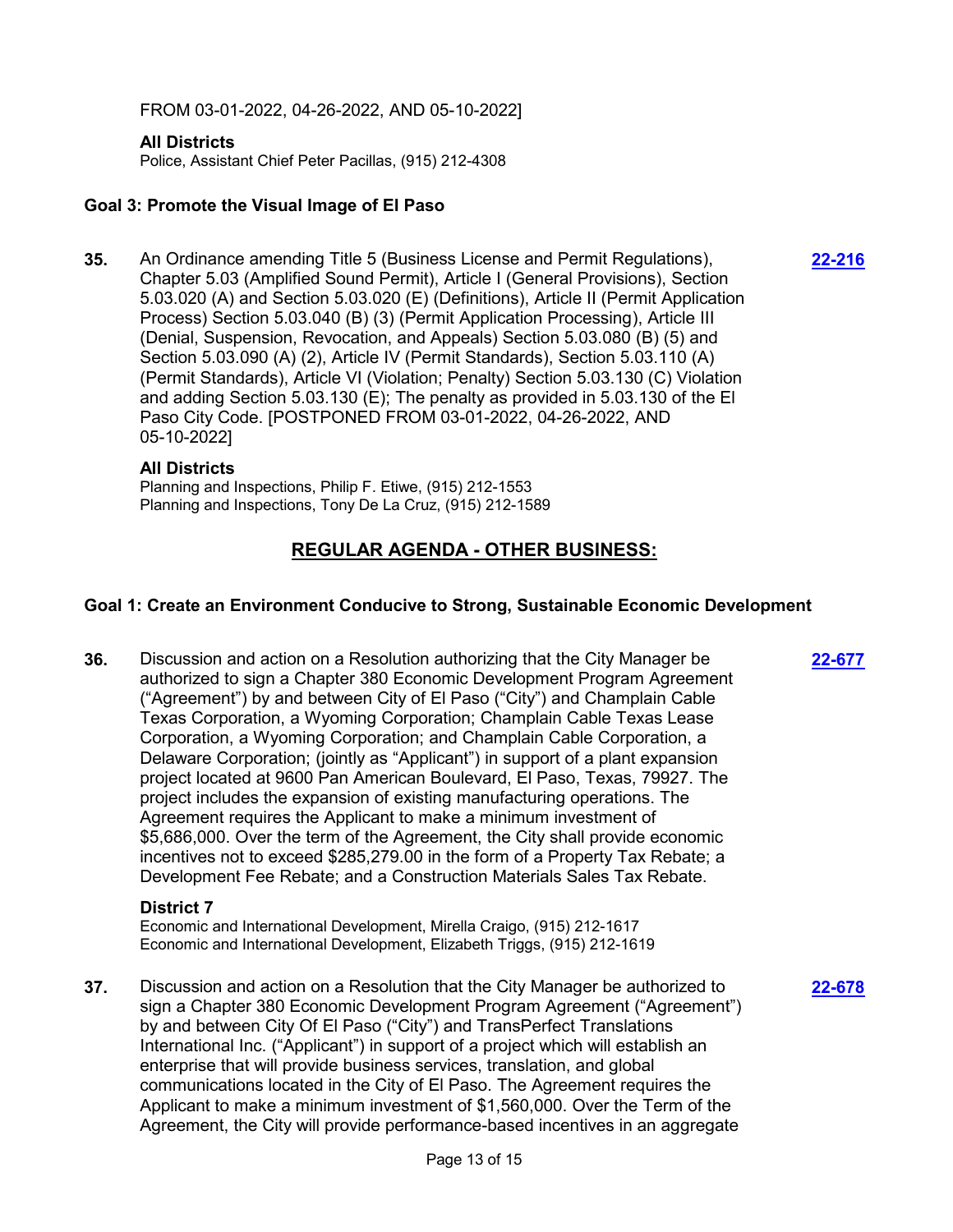amount not to exceed \$26,424.

### **District 1**

Economic and International Development, Kelly Kotlik, (915) 212-1616 conomic and International Development, Elizabeth Triggs, (915) 212-0094

# **Goal 4: Enhance El Paso's Quality of Life through Recreational, Cultural and Educational Environments**

**38.** Discussion and action on a Resolution to establish City of El Paso Women's Commission comprised of members from across the community, inclusive of all, not a select or limited group, focused on Women's equality and protecting their rights. **[22-699](http://elpasotexas.legistar.com/gateway.aspx?m=l&id=/matter.aspx?key=7162)**

### **All Districts**

City Manager's Office, Tracey Jerome, (915) 212-1783

### **Goal 7: Enhance and Sustain El Paso's Infrastructure Network**

**39.** Discussion and action that the City Manager be authorized to sign an Advance Funding Agreement Amendment #1 by and between the City of El Paso and the State of Texas, acting by and through the Texas Department of Transportation, for the Sean Haggerty Drive Extension project, for the design of a four lane bridge with pedestrian facilities from Nathan Bay Drive to Dyer Street, revising the project to include construction funding, and amending the estimated total project cost to \$21,691,922.00, of which the estimated local government participation amount is \$1,375,246.00. **[22-690](http://elpasotexas.legistar.com/gateway.aspx?m=l&id=/matter.aspx?key=7153)**

#### **District 4**

Capital Improvement Department, Yvette Hernandez, (915) 212-1860

# **EXECUTIVE SESSION**

# **The following member of City Council will be present via video conference:**

### **Representative Cissy Lizarraga**

The City Council of the City of El Paso may retire into EXECUTIVE SESSION pursuant to Section 3.5A of the El Paso City Charter and the Texas Government Code, Chapter 551, Subchapter D, to discuss any of the following: (The items listed below are matters of the sort routinely discussed in Executive Session, but the City Council of the City of El Paso may move to Executive Session any of the items on this agenda, consistent with the terms of the Open Meetings Act and the Rules of City Council.) The City Council will return to open session to take any final action and may also, at any time during the meeting, bring forward any of the following items for public discussion, as appropriate.

Section 551.071 CONSULTATION WITH ATTORNEY Section 551.072 DELIBERATION REGARDING REAL PROPERTY Section 551.073 DELIBERATION REGARDING PROSPECTIVE GIFTS Section 551.074 PERSONNEL MATTERS Section 551.076 DELIBERATION REGARDING SECURITY DEVICES OR SECURITY AUDITS